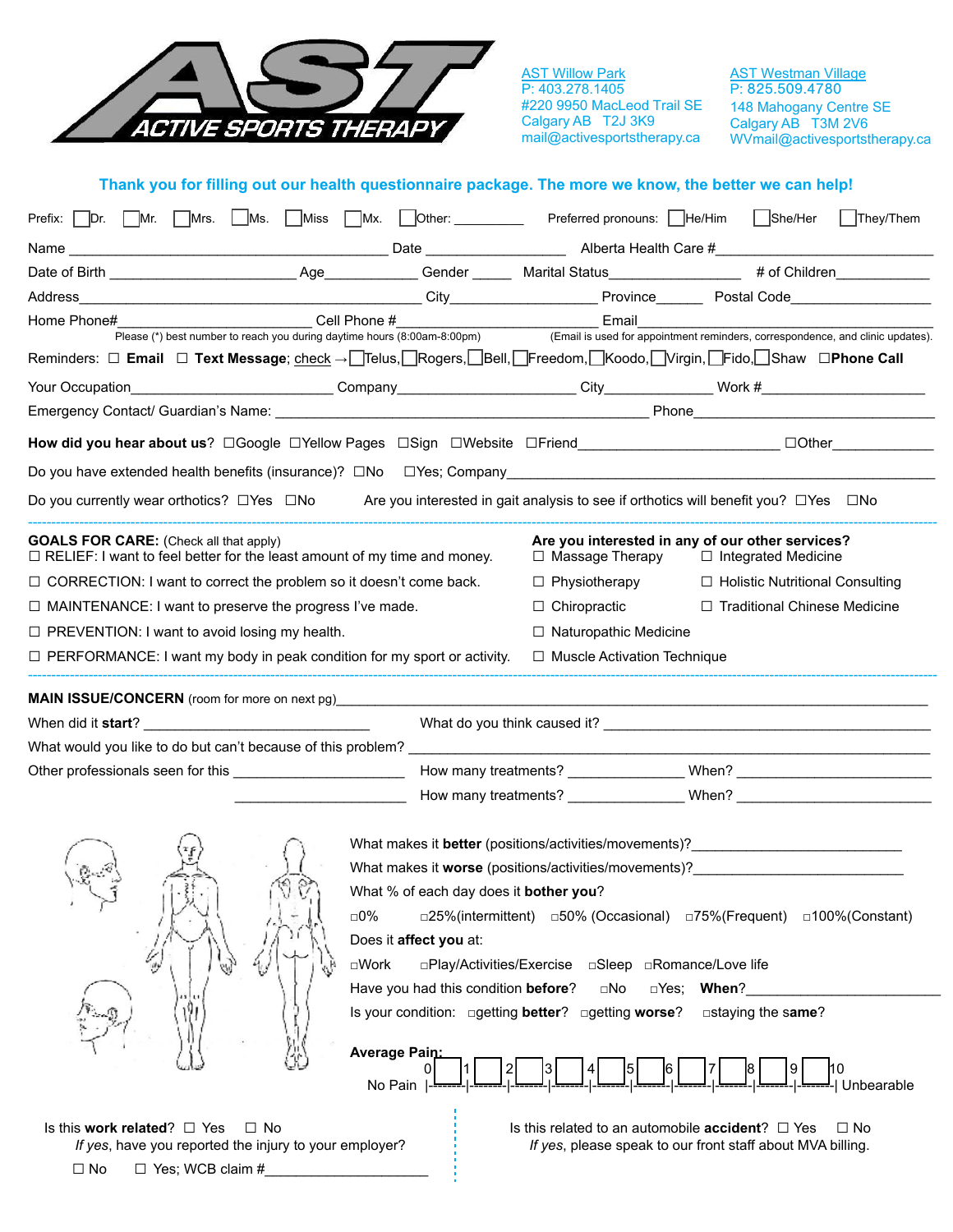| What would you like to do but can't because of this problem?                                                                                 | <u> 1989 - Andrea State Barbara, amerikan personal di sebagai personal di sebagai personal di sebagai personal d</u>                                                                                                                                                                                                                                                                                                                                                                                                                                                                          |  |
|----------------------------------------------------------------------------------------------------------------------------------------------|-----------------------------------------------------------------------------------------------------------------------------------------------------------------------------------------------------------------------------------------------------------------------------------------------------------------------------------------------------------------------------------------------------------------------------------------------------------------------------------------------------------------------------------------------------------------------------------------------|--|
|                                                                                                                                              |                                                                                                                                                                                                                                                                                                                                                                                                                                                                                                                                                                                               |  |
|                                                                                                                                              |                                                                                                                                                                                                                                                                                                                                                                                                                                                                                                                                                                                               |  |
| ⊓0%                                                                                                                                          | What makes it better (positions/activities/movements)? _________________________<br>What makes it worse (positions/activities/movements)? __________________________<br>What % of each day does it bother you?<br>□25%(intermittent) □50% (Occasional) □75%(Frequent) □100%(Constant)<br>Does it affect you at:<br>□Play/Activities/Exercise □Sleep □Romance/Love life<br>⊡Work<br>Have you had this condition before? $\Box$ No $\Box$ Yes; When?<br>Is your condition: ogetting better? ogetting worse? ostaying the same?<br>Average Pain:<br>$\left[\frac{1}{\sqrt{2}}\right]$<br>No Pain |  |
| Is this work related? $\Box$ Yes $\Box$ No<br>If yes, have you reported the injury to your employer?<br>$\Box$ Yes; WCB claim #<br>$\Box$ No | Is this related to an automobile <b>accident</b> ? $\Box$ Yes $\Box$ No<br>If yes, please speak to our front staff about MVA billing.                                                                                                                                                                                                                                                                                                                                                                                                                                                         |  |

**PERSONAL HEALTH HISTORY** – The following lists a variety of conditions that patients may experience. Please read through the list and check the box next to each condition that applies to you. Again, the more we know, the more we can help! *vection* 

---------------------------------------------------------------------------------------------------------------------------------------------------------------------------------------------------

#### **GENERAL CURRENT CONDITIONS DIAGNOSED CONDITIONS SPECIFIC PAIN IN THE BODY**

- **□ Recent accident** such as a fall, whiplash, or blow to the head □ Born with bone or joint disorder □ Difficulty swallowing because of neck pain
- 
- 
- 
- □ Numbing or tingling of hands or feet or radiating pain urinary problems **□** Heart attack or heart disorders □ Back pain with urinary problems or radiating pain
- 
- 
- 
- 
- □ Anxiety or difficulty with stress □ Lupus □ Lupus □ Poor balance
- 
- 
- □ Hearing problems
- □ Sleep troubles
- 
- 
- 
- 
- □ Jaw or mouth problems □ □ High blood pressure
- □ Arm, shoulder, elbow or hand problems □ Convulsions/epilepsy
- □ Leg, hip, knee or foot problems □ Other:

- 
- 
- 
- 
- 
- 
- 
- □ Nausea **□** Diabetes
	-
	-
	-
- □ Vision problems □ Immune suppression treatment or disorder from chemotherapy, organ transplant, drugs, etc.
- □ Asthma or breathing problems □ 3 or more months of steroid medication or Jor more montris or steroid medication or a complementy loss after injury<br>Intravenous drugs (past or present)
	-
	-
	-
	-
	-
	-

- 
- □ Spinal/back/neck problem □ □ Degenerative arthritis □ □ Pain or electric shock in arms or legs when moving neck
- □ Muscle spasms □ □ Rheumatoid arthritis □ □ Revention □ □ Leg pain worse with exercise
- □ Restricted movement □ □ Compression fracture □ □ Numbness of inner thighs
	-
- □ Headaches or Migraines □ Inistory of stroke or aneurysm □ Severe pain that interrupts sleep
- □ Sinus problems □ □ Cancer □ Cancer □ □ Cancer □ □ □ Constant pain that doesn't improve by changing positions or by lying down

#### □ Depression Gout **SPECIFIC CURRENT CONDITIONS**

- 
- □ Dizziness or vertigo □ Ankylosing spondylosis **□** Loss of bowel or bladder control
	- □ Blurred or double vision, dizziness, nausea or faintness when neck is in certain positions
	-
- □ Digestive problems □ Tuberculosis Recent, unexplained weight loss
- □ Heartburn/ Acid Reflux □ Nepatitis B or HIV infection □ □ Recent progressive muscle weakness or shaking
- □ Menstrual problems □ □ Thyroid or hormone disorder □ □ Recent or current fever over 102°F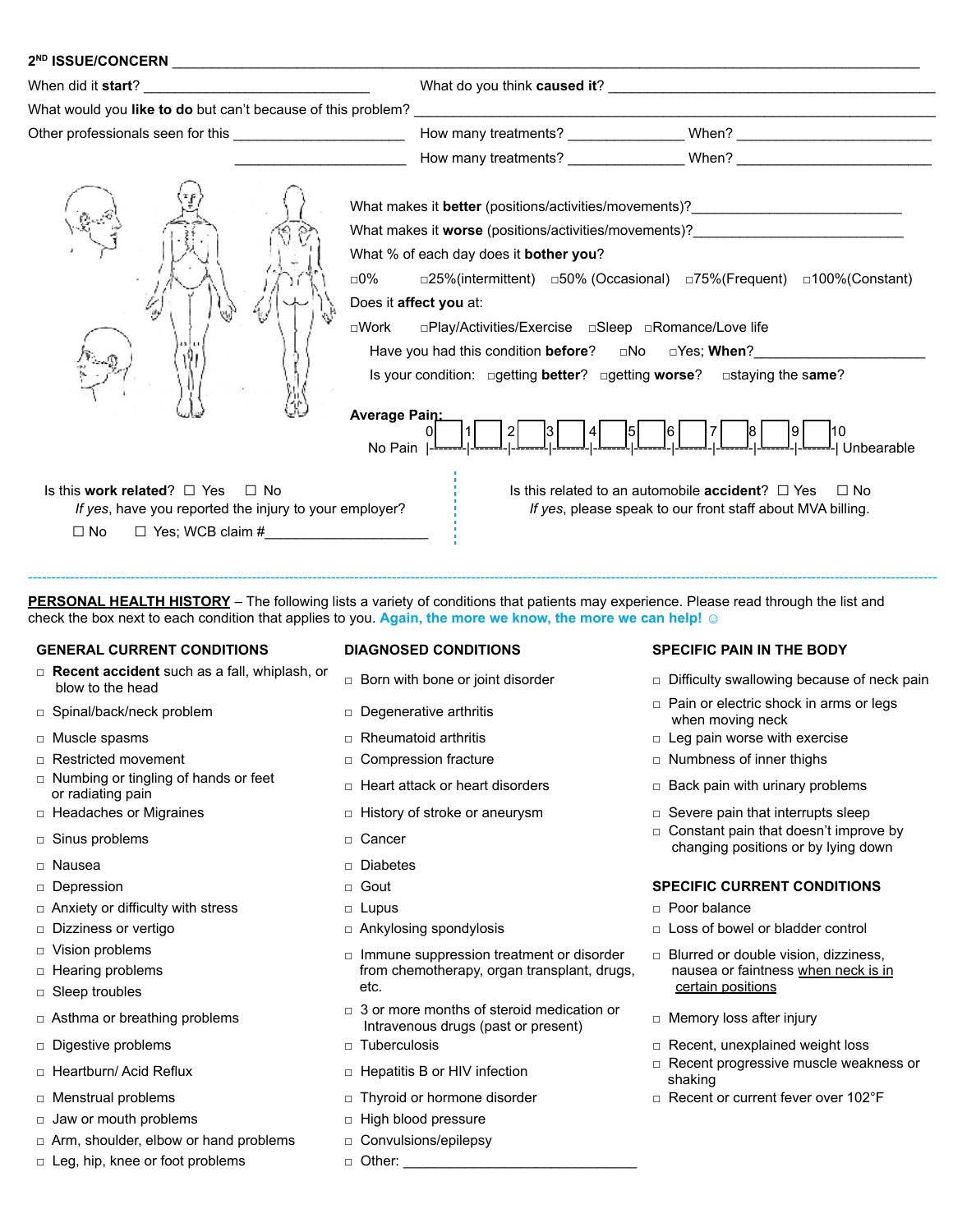Describe any surgeries / hospitalizations / motor vehicle accidents / sporting accidents / personal or work accidents / fractures / dislocations / & or illnesses you've had and their **dates**:

 $\_$  , and the state of the state of the state of the state of the state of the state of the state of the state of the state of the state of the state of the state of the state of the state of the state of the state of the  $\_$  , and the set of the set of the set of the set of the set of the set of the set of the set of the set of the set of the set of the set of the set of the set of the set of the set of the set of the set of the set of th  $\_$  , and the state of the state of the state of the state of the state of the state of the state of the state of the state of the state of the state of the state of the state of the state of the state of the state of the

 $\_$  , and the state of the state of the state of the state of the state of the state of the state of the state of the state of the state of the state of the state of the state of the state of the state of the state of the  $\_$  , and the set of the set of the set of the set of the set of the set of the set of the set of the set of the set of the set of the set of the set of the set of the set of the set of the set of the set of the set of th

 $\_$  , and the set of the set of the set of the set of the set of the set of the set of the set of the set of the set of the set of the set of the set of the set of the set of the set of the set of the set of the set of th  $\_$  , and the state of the state of the state of the state of the state of the state of the state of the state of the state of the state of the state of the state of the state of the state of the state of the state of the

### List Current **Medications and Drugs:**

#### List Current **Supplements:**

## **Your Lifestyle:**

| Height: _______________ Weight: ______________                    | Has your weight changed recently? Gained: Ibs. / Lost: Ibs. / No Change                                                                                                                                                                                                                                                                                                              |
|-------------------------------------------------------------------|--------------------------------------------------------------------------------------------------------------------------------------------------------------------------------------------------------------------------------------------------------------------------------------------------------------------------------------------------------------------------------------|
| How many hours of sleep/night? _____________                      | Do you drink coffee/tea/energy drinks?<br>$\square$ No<br>□Yes; __________per day                                                                                                                                                                                                                                                                                                    |
| Sleep Position: Side Front Back                                   | Do you drink alcohol?<br>□No<br>□Yes; ____________drinks per week                                                                                                                                                                                                                                                                                                                    |
| Quality of Sleep: Poor Moderate Excellent                         | Do you smoke cigarettes?<br>□Yes; cigarettes per day<br>⊡No                                                                                                                                                                                                                                                                                                                          |
| Do you grind/clench your teeth? DYes DNo                          | Do you use cannabis?<br>DYes; ___________ times per week<br>⊡No                                                                                                                                                                                                                                                                                                                      |
| How many hours do you sit per day?                                | Do you exercise?<br>□Yes; ___________times per week<br>$\square$ No                                                                                                                                                                                                                                                                                                                  |
| For Women: Are you pregnant? DYes DNo                             |                                                                                                                                                                                                                                                                                                                                                                                      |
| Date of your last period? ____________________                    | Stress level at home: □Mild<br>□Moderate<br>□Severe □Extreme                                                                                                                                                                                                                                                                                                                         |
| Have you had an epidural? DYes DNo                                | Stress level at <b>work</b> : $\Box$ Mild<br>□Moderate □Severe □Extreme                                                                                                                                                                                                                                                                                                              |
| <b>Family History:</b> (please circle those which apply)          |                                                                                                                                                                                                                                                                                                                                                                                      |
| □ Autoimmune Disorders<br>□Spine Problems                         | □Arthritis<br>□Cancer<br>□Diabetes                                                                                                                                                                                                                                                                                                                                                   |
| □Heart Disease<br>$\square$ Stroke                                | □Kidney Disease<br>□Mental Illness<br>$\square$ Seizures                                                                                                                                                                                                                                                                                                                             |
| $\Box$ Other: $\Box$                                              |                                                                                                                                                                                                                                                                                                                                                                                      |
|                                                                   |                                                                                                                                                                                                                                                                                                                                                                                      |
|                                                                   |                                                                                                                                                                                                                                                                                                                                                                                      |
|                                                                   |                                                                                                                                                                                                                                                                                                                                                                                      |
| Recent medical testing: $\Box$ X-Ray/Ultrasound $\Box$ Blood test |                                                                                                                                                                                                                                                                                                                                                                                      |
|                                                                   |                                                                                                                                                                                                                                                                                                                                                                                      |
|                                                                   | I, state of the term of the term of the term of the term of the term of the term of the term of the term of the term of the term of the term of the term of the term of the term of the term of the term of the term of the te<br>information without my signed consent.                                                                                                             |
|                                                                   | I understand that all services are to be paid in full at the time of service, unless other arrangements have been made and agreed upon in<br>writing. Please note that we require a minimum of 24 hours notice for any cancellations or changes.<br>Massage, MAT, or Dr. Lovely appointments will be charged in full if missed or cancelled within 24 hours of the appointment time. |
|                                                                   |                                                                                                                                                                                                                                                                                                                                                                                      |
| Signature                                                         | Guardian Signature (if applicable)<br><b>Date</b>                                                                                                                                                                                                                                                                                                                                    |
|                                                                   |                                                                                                                                                                                                                                                                                                                                                                                      |
|                                                                   |                                                                                                                                                                                                                                                                                                                                                                                      |
| Witness                                                           |                                                                                                                                                                                                                                                                                                                                                                                      |